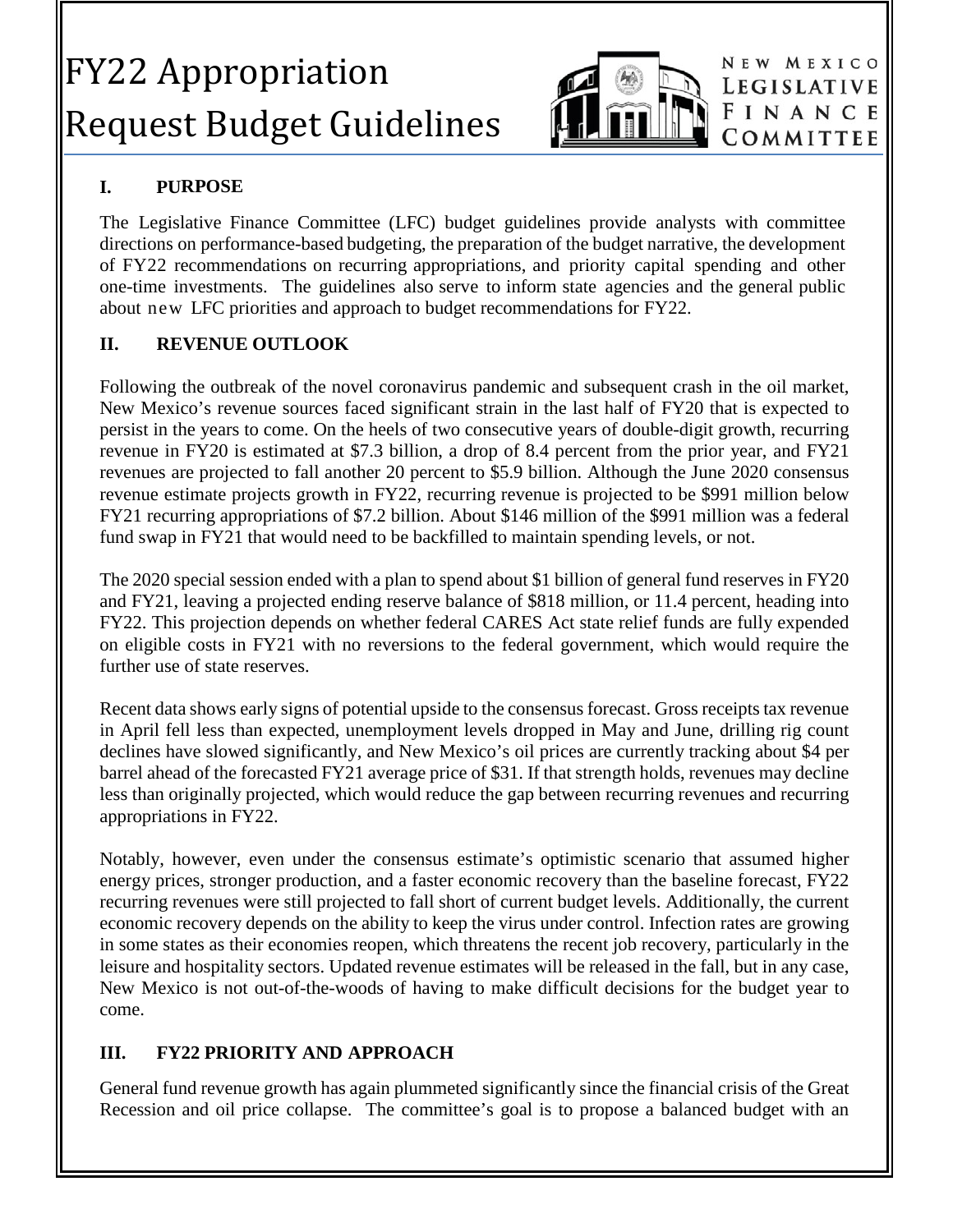average general fund reduction of \$350 million, or five percent.

Instead of balancing the budget with appropriation reductions alone, the committee will approach closing the \$991 million gap use a mix of appropriation reductions, other non-recurring revenue, and recurring revenue increases, such as reducing tax expenditures, with each strategy contributing about a third of the cost to close the budget gap.



Education continues to be the state and Legislature's highest priority and biggest fiscal and policy challenge. Other committee priorities include early childhood investment, public health, workforce development, public safety, protection of vulnerable citizens, and increased economic growth, and improving transportation infrastructure.

Overall, the committee will consider general fund appropriation reductions in most state agency budgets. Priority for smaller reductions will be considered to improve outcomes for New Mexicans, including evidence-based programs, and demonstrated cost-effectiveness. Adjustments will recognize changes in public and higher education enrollment, program caseload, workload, waiting lists, and medical and per diem inflationary costs.

In order to maintain as much funding as possible for prioritized programs, the committee will consider replacing general fund revenue with other state funds, such as the Public Education Reform fund and federal funds; and targeted cost savings, focusing on duplicated services, non-critical or ineffective initiatives, areas where efficiencies have been created, or where there is no evidence a program is working.

Given continued reliance on volatile revenue sources, the committee will also focus on fiscal stability measures, such as stabilization funds that could provide a source of future revenue to priority areas, including public schools, higher education and early childhood services. The committee will seek to maintain General Fund reserve levels of 10 percent to 15 percent because of continued dependence on energy revenues.

## **IV. PERFORMANCE AND ACOUNTABILITY**

Analysts shall integrate agency performance results into their budget analysis and, whenever possible, align budget recommendations with program achievement. Consideration for continued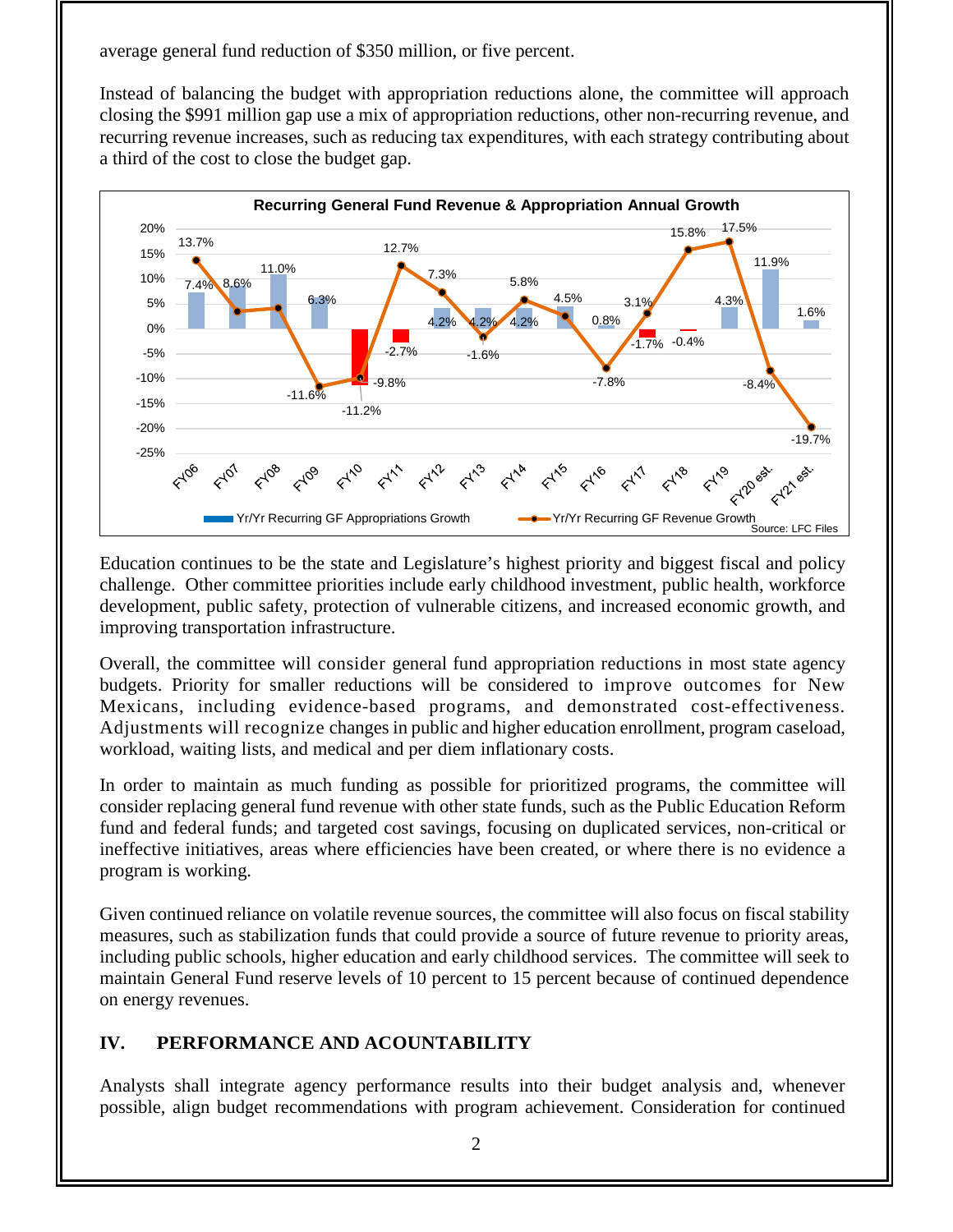base funding should be given to those programs that demonstrate positive results, effective design, and strong planning and management. Analysts should follow these guidelines in reviewing agency performance:

- Analysts should recommend new or alternative performance measures, as necessary, to enable policy makers and the public to better gauge program outcomes, conversion of "explanatory" measures to outcome measures, and report results quarterly.
- Agency strategic plans should ensure: 1) the stated mission, goals, and objectives are consistent with statute and state policies; 2) overarching programs are coordinated among divisions and, where applicable, across agencies; 3) programs are consistent with current resources and conditions; and 4) resources are aligned with the agency's strategic direction and performance results.
- Performance targets should be benchmarked for priority programs whenever possible. Suggested resources for benchmarking include federal standards, best-practice standards set by other agencies and states, historical data, and desired results.
- Performance data and results from recent LFC program evaluations should be used to identify ineffective programs or producing marginal results or, conversely, are achieving desired outcomes.

Analysts shall use Results First cost-benefit analysis where available, notably in the areas of public safety, early childhood, child welfare, and behavioral health programs. In select cases, analysts may recommend new performance measures from what DFA approved during the interim for agencies to include in their FY22 budget request.

The committee will also focus on Managing for Results. Performance accountability has matured and agencies need to effectively use performance indicators and tools, such as cost-benefit analysis, to ensure limited resources are used to cut ineffective programs and bolster effective ones.

### **V. BUDGET GUIDELINES**

The following budget guidelines apply to all agencies.

**Compensation, FTE, and Vacancy Rates.** Even though state employment in New Mexico remains significantly below peak employment levels seen prior to the Great Recession of 2008, out-of-cycle salary increases, targeted salary adjustments, and higher benefit costs have boosted spending on personal services and employee benefits (PS&EB). Also, elevated vacancy rates have resulted in large amounts of PS&EB funding transferred to other areas of the budget.

A hiring freeze, combined with historically high vacancy rates, have created savings in agency budgets. Analysts shall review historic staffing levels and determine an appropriate vacancy rate to be applied to agency budgets. Recommendations for FY22 will consider elimination of authorized, but vacant, positions to reflect historic staffing levels.

**Expenditures and Contractual Services.** Analysts shall analyze requested expenditures for professional services and other contracts to ensure contracts address legislative priorities, and adhere to performance criteria. Analysts shall use the monthly Contracts Report provided by DFA information in the New Mexico Sunshine Portal and SHARE, the state's accounting system, to analyze an agency's historical use of contractual services. Analysts should note shifts of workload from FTE to contractors and ensure the cost of performing the work is not double funded.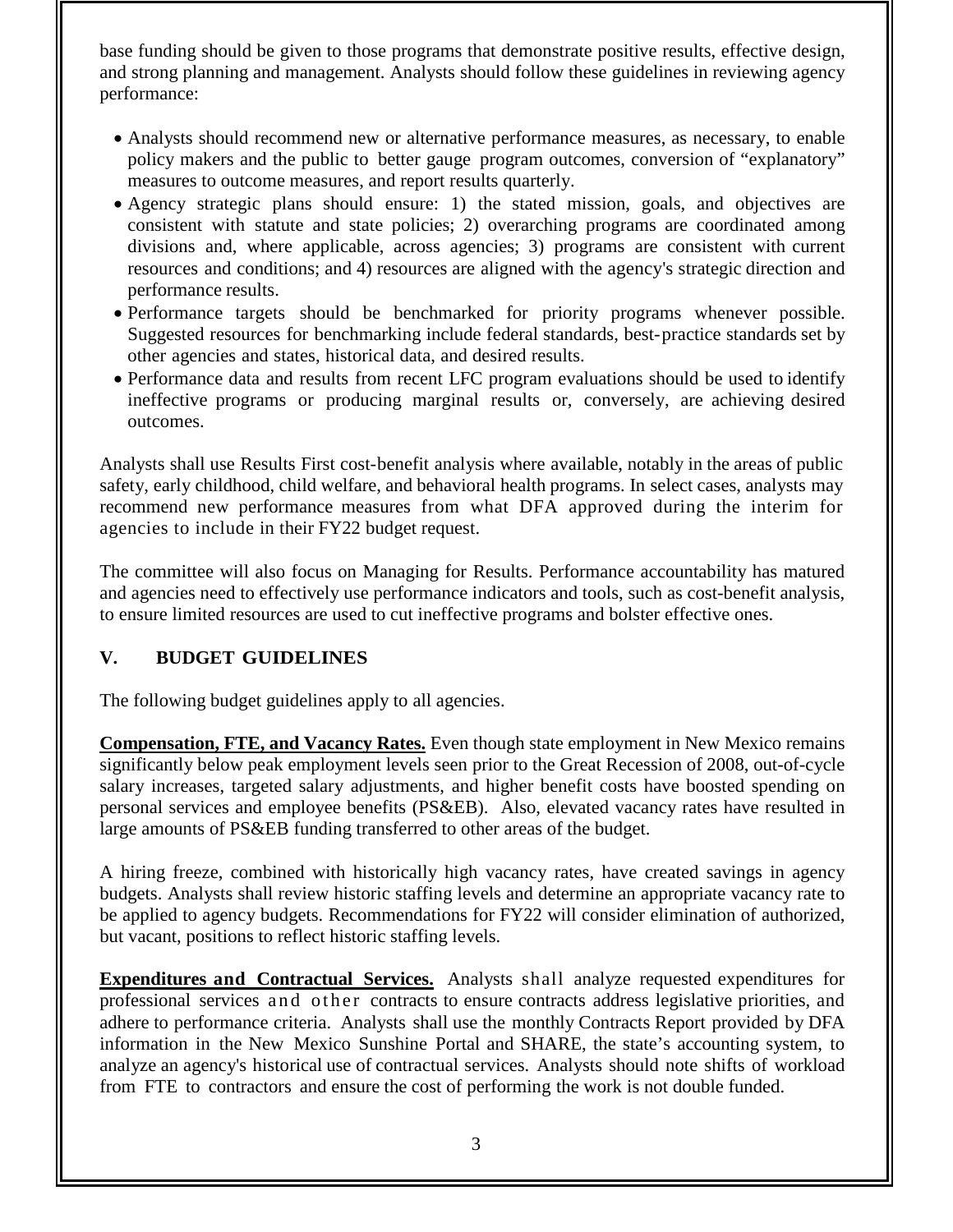**Building Lease Costs.** State employment remains well below peak levels while leased and owned square footage has not changed. Further, required telecommuting in response to the public health emergency and enhanced online services provide opportunities to reexamine the need for as much space. For agencies with significant general fund lease costs, alternatives to leasing should be evaluated, such as relocation to existing vacant state buildings.

**Revenues and Cash Balances.** Use of other state funds and federal funds shall be maximized based on grants, awards, agreements, budget adjustment request (BAR) activity, and program history. To reduce the need for revenue from the general fund, cash balances shall be used in the FY22 budget recommendation. Governing statutes shall be reviewed to ensure that funds are budgeted appropriately and whether they may be used for other purposes. Analysts shall determine where opportunities exist to raise fee and other revenues for agency operations. See Section VI.

**Federal Funds.** Federal funds should be leveraged to the extent possible in keeping with the committee's policy priorities to ensure these funds are accurately reflected in the budget recommendation. Analysts should ensure state funding is not duplicating what could be used with federal funds, and to account for federal funds carrying over from year to year. Analysts are directed to compare information on revenue forms provided in the budget requests with deviations from appropriations, the database provided by the Federal Funds Information for States (FFIS) service, and other sources of information on federal funds. Analysts shall track all federal funds received under the CARES and related federal act and determine availability of all stimulus funds for FY22. Additional, analysts will use historical budget adjustment information to determine if the level of federal funds is accurately reflected in the agency request.

**Expansion.** Expansions will be limited to committee priorities that are evidence-based, tied to enhanced service delivery, and are appropriate functions of state government. Workload growth is not considered an expansion. Analysts shall avoid financing expansions with nonrecurring revenue. Generally, expansions must be financed within current appropriation levels through reprioritization. All expansions must be tied to enhanced performance and explained in the budget document accordingly. Expansion FTE should be budgeted for a partial year if it is unlikely they will be filled by July 1, 2022.

**Maintaining Investments in Technology and Facilities.** Recurring annual investments in agency based operating budgets for information technology upgrades and replacement of equipment, and for basic maintenance of state facilities has lagged due to multiple rounds of solvency actions over the past decade. However, agencies made significant investments into refreshing technology in FY19 and FY20. The committee will consider appropriations for recurring information technology and facility maintenance funding for agencies with critical needs, which leverage other funds, and have multi-year plans to address enhanced services and efficiencies.

*Capital Outlay, Building Use Costs, and Space Allocation.* Analysts should evaluate capital projects based on whether they will address a risk or hazard to public health and/or safety, support a core government function, and promote operating savings or efficiencies. Other factors to consider include compliance with federal codes and accreditation standards, potential to leverage other funding or resources, and whether the requested funding would complete a fully functional phase of a project and advance long-term economic development. Analysts shall evaluate the effectiveness of agency owned and leased space, including maintenance and renewal costs in future years, space utilization standards adopted by the Capitol Buildings Planning Commission, lease costs, and square feet per employee. Agency infrastructure capital improvement plans must comply with Executive Order 2012-023 (Facility Master Planning Guidelines) and 2013-006 (Uniform Funding Criteria, Grant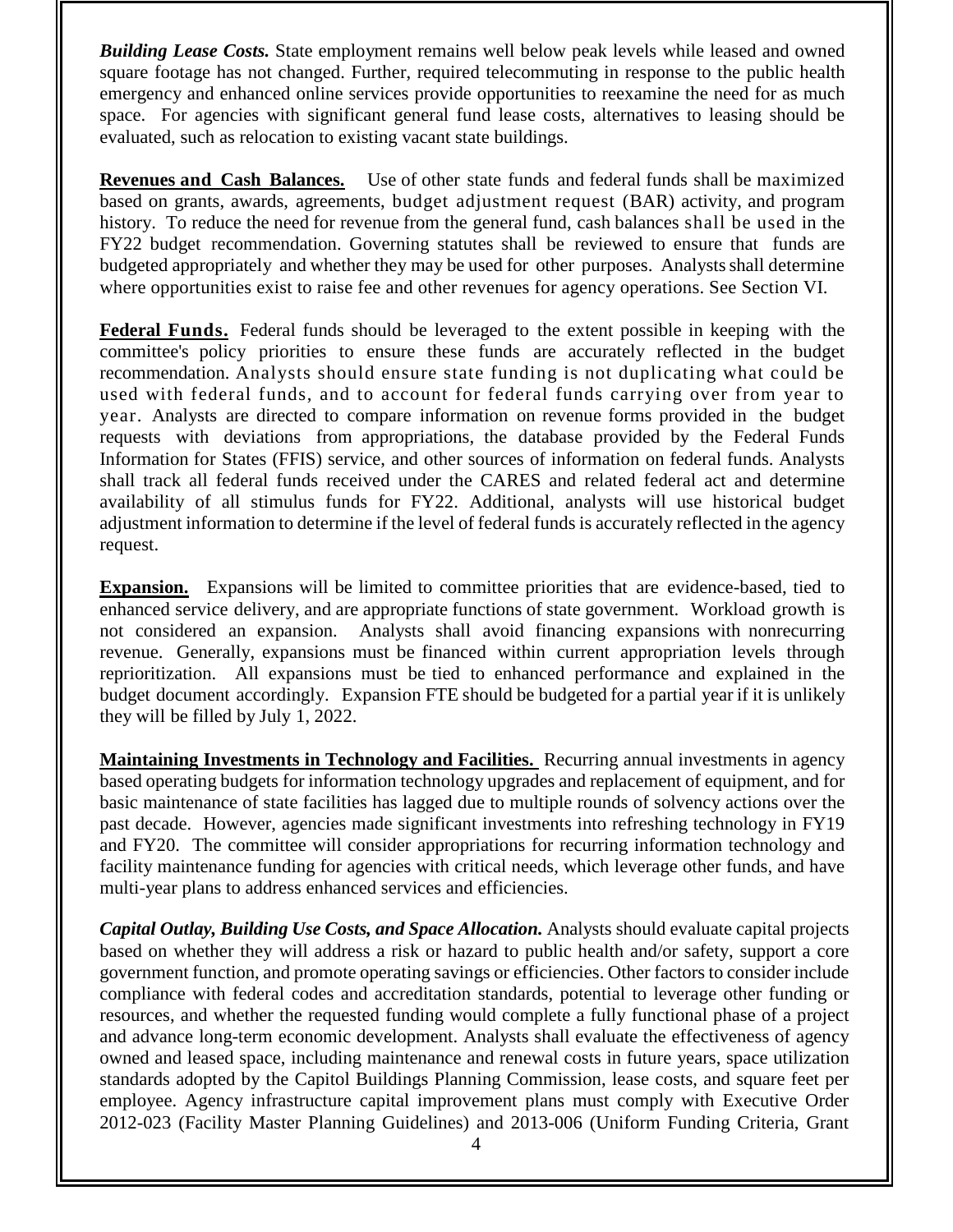Management, and Oversight), and analysts should consider progress and outcomes on previous capital outlay appropriations.

Analysts should evaluate if the agency has long-term debt outstanding and if so, the sufficiency of dedicated revenue to make annual debt payments.

*Information Technology Requests.* Given the revenue decline, only the state's most critical information technology (IT) projects will be considered for funding. Funding recommendations will be based on conformance with agency priorities, agency and statewide IT plans, the quality of the specific business case, including cost-benefit analysis, and available funding. Agencies must demonstrate potential cost savings and/or efficiencies gained in impacted business processes. Analysts shall consider operating budget implications, such as ongoing maintenance, training, and impacts on operations, when reviewing requests for new or extended IT projects. Staff shall review IT appropriations from previous years and monitor the progress and outcome of ongoing IT projects. Analysts shall not consider IT funding requests are not submitted through established protocol (i.e., requests are submitted directly to DFA, LFC, and DoIT using the "C2" budget request form separate from the agency's annual budget request).

**Agency Audit Reports.** Analysts shall use the agency's financial audit reports in preparing the FY21 budget recommendation paying close attention to general fund reversions, unreserved/undesignated fund balances, and any long-term outstanding debt. Significant deficiencies and material weaknesses identified in the audit shall be reported to the LFC. Additionally, analysts shall identify significant, long-existing fund balances, barriers to expenditure, and potential reprioritization of accumulated balances.

#### **VI. TAX EXPENDITURES AND REVENUE RAISING OPTIONS**

As states face sharp revenue declines following the pandemic, many are exploring options for revenue enhancement. The National Association of State Budget Officers found that tax collections from cigarettes, alcohol, and marijuana across states have grown somewhat during the pandemic despite declines in other types of tax collections. Some states are considering tax increases on these items to help with budget shortfalls. Maryland approved a tobacco tax increase in March and other states including New Jersey, Georgia, Colorado, and Michigan are considering similar measures. Budget concerns may also prompt more states to pursue alcohol tax increases and marijuana legalization efforts. Although estimates vary, analysis from the Taxation and Revenue Department in 2019 suggests the state could expect \$30-\$40 million a year in additional revenue from marijuana legalization, once the industry has scaled to capacity. Additionally, in 2018, legislation permanently increasing the distributions of the liquor excise tax cost the general fund nearly \$4 million a year, and a temporary adjustment in these distributions could help shore up the general fund.

Other opportunities to raise revenues exist where taxes can be exported outside of the state or in ways that limit negative impacts on consumers. For example, HB 278 of the 2020 session proposed increasing the health insurance premium surtax, which state economists estimated would result in about \$125 million of additional revenue, the majority of which would be borne by the federal government in Medicaid funds. Additionally, with the repeal of the federal health care provider fee in December 2019, this tax could replace the federal revenue collection without affecting short-term premium rates. Separately, with wind now comprising about a quarter of the state's power generation, and since power generated from wind is often exported to other states, New Mexico could consider forms of additional revenue generation from wind development. This could include a production tax similar to Wyoming's or an alternate form of taxation on wind generation that balances potential tradeoffs between revenue raising and economic development.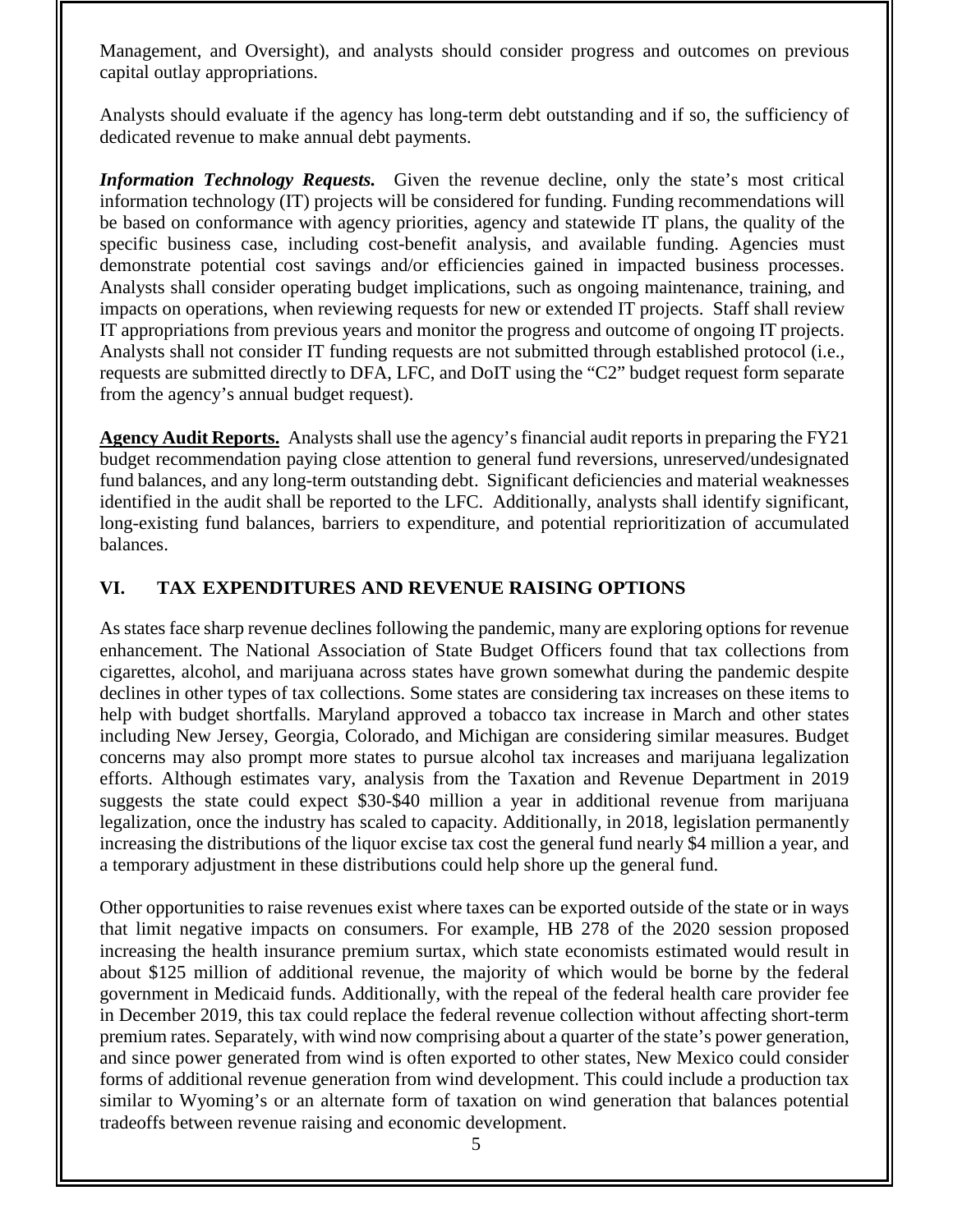Tax expenditure reforms are another option for preserving and stabilizing state revenues. Various tax credits, deductions, and exemptions – tax expenditures – have narrowed the state's taxable base, leading to the need for higher rates to maintain equivalent revenue levels. The state spends over \$1 billion annually on various tax expenditures, the largest of which are GRT deductions for food and medical spending (including hold harmless payments to local governments), prescription drug GRT deductions, the exemption of nonprofit organizations from GRT, and film production tax credits against income taxes. Unlike other forms of spending, tax expenditures are often not reduced in lean times similar to other budgets. For example, current statute allows for unlimited expansion of film credits through uncapped, film-partner tax credits, and credits must continue to be paid regardless of the state's fiscal circumstances.

Tax reform discussions over the years have often considered base-broadening efforts that reduce or eliminate tax expenditures to pay for lowering the GRT rate or expanding anti-pyramiding provisions in the tax code. Such actions would reduce the burden of doing business in New Mexico with the goal of improving the state's economic conditions. Tax pyramiding occurs when the GRT is applied to business-to-business purchases of goods and services, creating an extra layer of taxation at each stage of production. New Mexico currently has anti-pyramiding provisions for many goods-based inputs, but service-based inputs are still largely taxed, which can be particularly difficult for smaller businesses unable to bring those services in-house and instead contract for services like accountants, attorneys, and human resource functions. The burden of pyramiding is then exacerbated by rising GRT rates. A tax reform package that broadens the GRT base and lowers rates would help mitigate the impact of pyramiding and alleviate the taxpayer burden created by high rates. Tax changes passed in the 2019 legislative session contained several base-broadening efforts, including the addition of internet sales and nonprofit and government hospital receipts to the GRT base; however, the revenue generated from the 2019 tax changes effectively paid for additional film tax credits rather than lowering GRT rates.

Nonrecurring revenues can also help shore up budgets during downturns. Such options include sweeps of funds with large cash balances, swapping general fund dollars with other sources like federal funds or agency-specific revenues. These so called 'swap' and 'sweep' strategies yield varying amounts of general fund savings depending on individual agency needs. For example, estimates from the Board of Finance show the state will have about \$145 million of available severance tax bonding capacity in FY21 after accounting for the projects that were authorized in the 2020 session, and some the capacity could be used to replace general fund financing of capital projects.

Reassessing user fees for government services to reflect a true-cost is also a viable option for supporting state government functions and revenues. Such fees and charges that result from voluntary choices, such as entering a park, connect the burden of financing activities to those who directly benefit from them and can help reduce the allocation of other state revenues to those direct beneficiaries. Notably, however, fees can be volatile revenue sources since collections are sensitive to economic fluctuations, which complicates financing of programs dependent on those revenue streams.

#### **VII. OTHER FINANCIAL ISSUES**

In addition to agency operating budgets and revenues, analysts should consider other financial issues.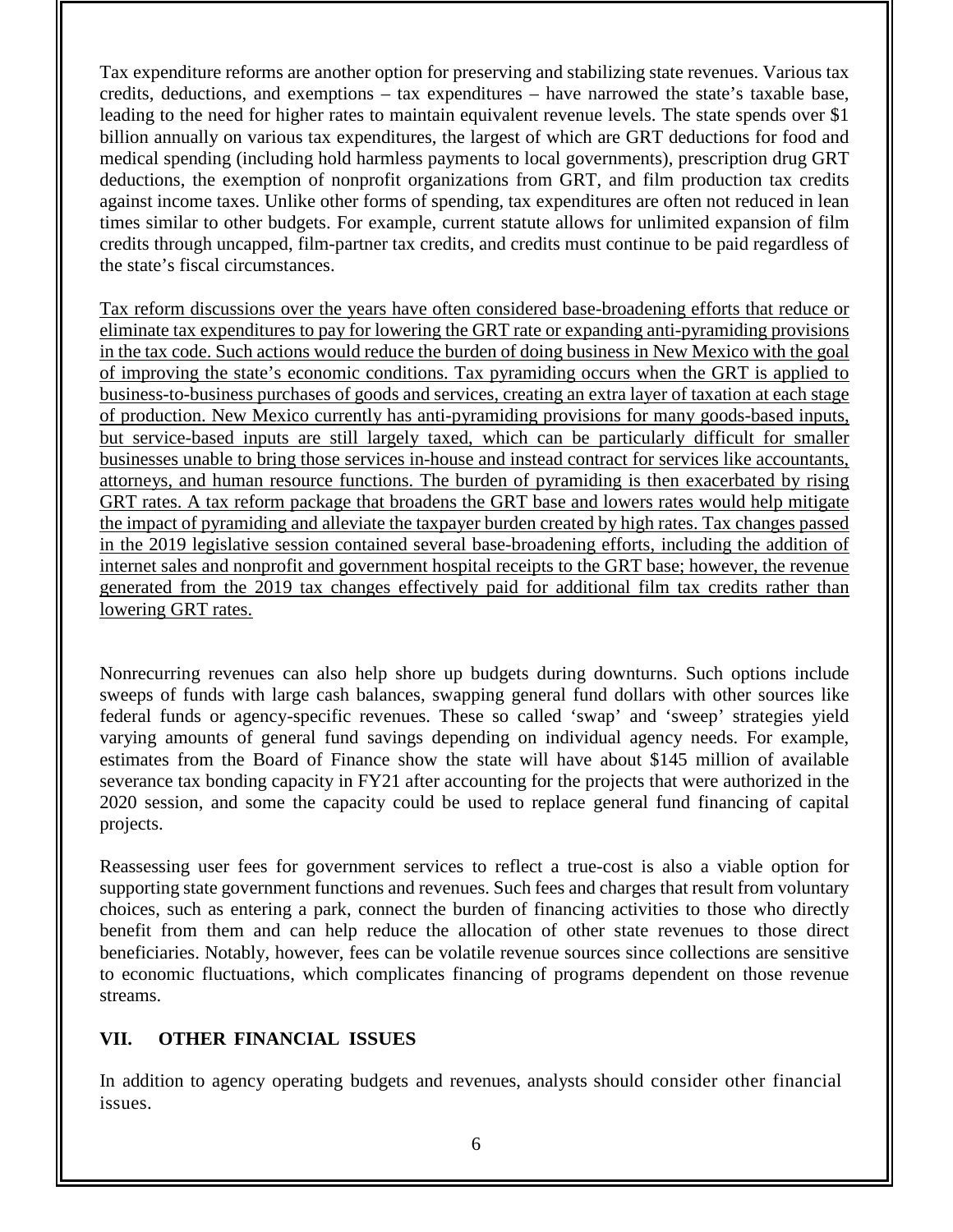Analysts should evaluate cost-saving initiatives such as administrative cost ratios, payment and delivery system improvement initiatives, appropriateness of various rate structures, changes in federal requirements, client-generated revenue, and consider ways the state can leverage Medicaid dollars for services that improve outcomes, such as Medicaid financed home visiting. Additionally, analysts should evaluate programs initiated or expanded with ACA such as care coordination, payfor-performance, and Centennial Rewards to ensure cost effectiveness and expected performance outcomes.

**Public School Funding Issues.** Funding for public schools represents approximately 46 percent of total general fund appropriations – the largest category of state spending in New Mexico. In FY20, the Legislature appropriated \$3.25 billion, an increase of \$448.2 million, or 16 percent, over the prior year for public education. Despite a 25 percent drop in projected revenue, the Legislature grew funding in FY21 by almost 1.4 percent, and over 4 percent with the addition of federal stimulus funds. Legislative and executive education reforms have focused on: 1) supporting high quality teaching and effective school leadership; 2) expanded learning opportunities, particularly for at-risk students; 3) implementation of high quality, cultural and linguistically relevant curriculum; and 4) ensuring effective accountability systems for better student outcomes. Significant learning losses due to the COVID-19 public health emergency which required closure of schools and only a partial reopening the next school year, put recent gains in districts' student achievement at risk. Resolution for the education sufficiency lawsuits and local schools ability to effectively use the new resources to support improved student achievement remain an ongoing concern. In addition, the Legislature should continue to monitor implementation of educational reforms in response to the Yazzie-Martinez lawsuit requiring practice or administrative changes by local schools, PED and education preparation programs, including ensuring compliance with state and federal law for the Indian Education Act, Bilingual Multicultural Act and use of at-risk student funding.

To build a world-class education system in New Mexico, the committee will again prioritize programs and initiatives that improve school leadership, teacher quality, extended learning opportunities, and accountability. Priorities of the committee for FY22 include ensuring effective and efficient implementation of funding to equitably close the achievement gap, enhancing instructional time, maintaining public education accountability systems, and coordinating access to early childhood programs with significant evidence of improving student outcomes. Aside from using the Public Education Reform fund to implement evidence-based educational interventions and backfill general fund revenue, analysts should identify opportunities to maintain and build on the education reform efforts by recognizing workload adjustments, administrative efficiencies, reducing or eliminating ineffective interventions and reallocating resources accordingly.

**Child Welfare and Early Childhood Care and Education.**Although funding for early childhood initiatives have continued to increase over the previous few years, early childhood programs are under increasing pressure to improve statewide quality standards, which typically increase costs, and coordinate expansion to avoid duplication of services. Priorities for FY22 include targeting existing services to children birth to age 4, enhanced accountability for all the programs transferred to the Early Childhood Care and Education Department, and building in new revenue streams to support services, including from the Early Childhood Education and Care Fund and federal funding, particularly for Medicaid home visiting. Analysts should examine agency coordination and planning to avoid duplication of service funding for 3 & 4 year olds in preschool settings; and infants and toddlers in home visiting programs. New Mexico continues to struggle in some areas to meet quality early childhood program standards, such as the providers' level of technical skills, education, and stability among caregivers. Investment in workforce development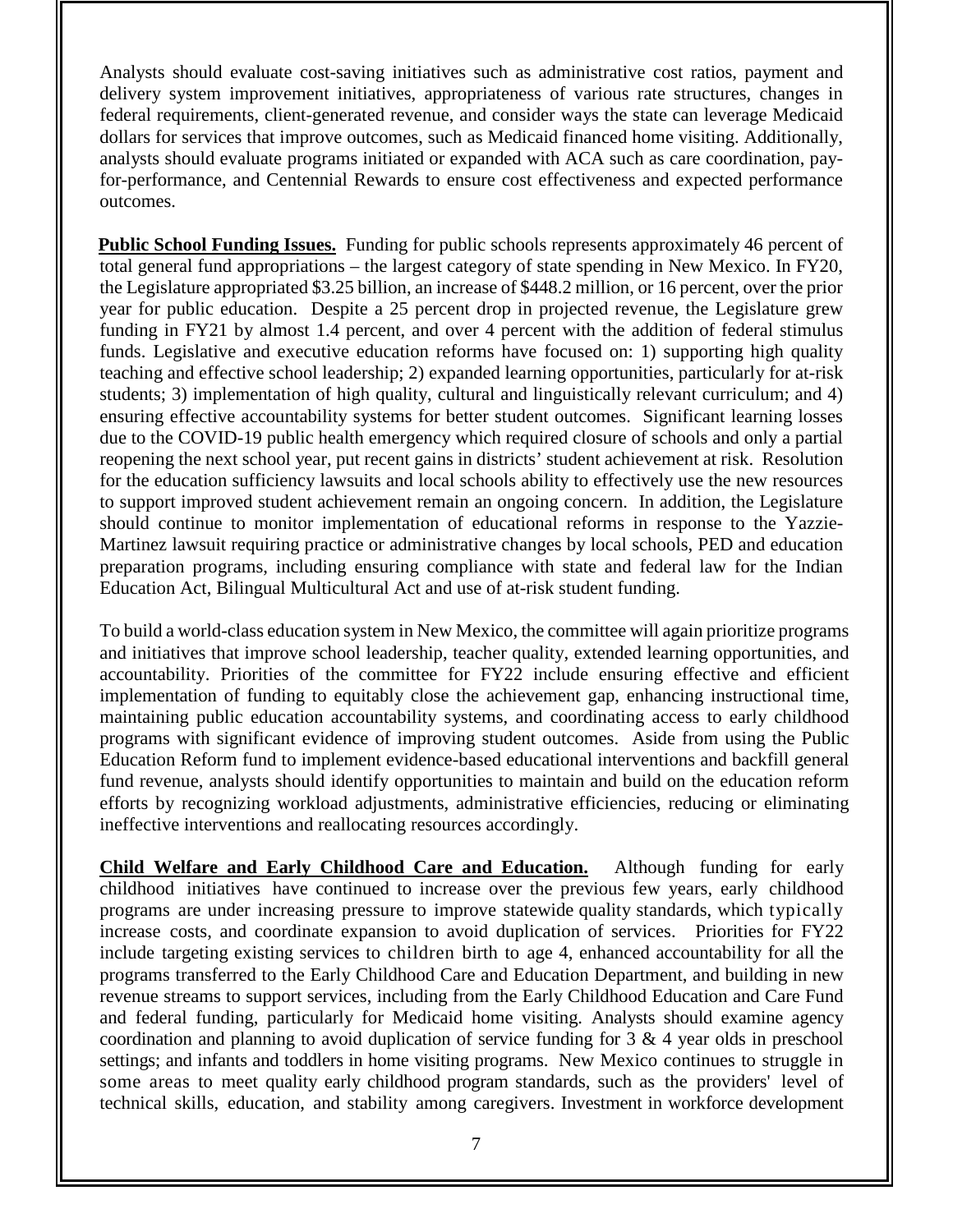will be necessary to meet continued growth of early childhood services. Priority for funding will be given to early childhood programs that have a demonstrated impact on education, health and child well-being, including through performance reporting and rigorous research of program models.

New Mexico continues to face increased rates of child abuse and neglect, in large part driven by parental substance use disorders, and out-of-home placement of children in foster care and other settings. Analysts should prioritize options for evidence-based child welfare prevention and early intervention services, including those that leverage federal funding such as Medicaid financed home visiting, in addition to workload changes in child protective services.

**Behavioral Health.** Concerns remain that the state has not fully recovered from disruptions to the behavioral health system which exacerbated existing challenges to access and quality care. Funding increases to improve the network of behavioral health was largely left intact for FY21 and the Human Services Department (HSD) and Children, Youth and Families Department (CYFD) efforts should continue to ensure the behavioral health network is sufficient and effective to meet the needs of the state's most vulnerable populations. Working together with HSD and CYFD, analysts will analyze access, costs and expenditures, outcomes, and services available to best address gaps and improve outcomes with limited resources, including reallocating resources and maximizing federal revenue.

For non-Medicaid behavioral health administered by HSD's Behavioral Health Services Division, analysts will assess changes as clients move from state-funded services to Medicaid-funded services and determine the best use for any additional savings realized. Additionally, analysts should assess the need for recurring funding to support services that cross systems for individuals with mental health and substance use disorders that also are involved in the criminal justice system or that need housing to alleviate homelessness.

**Public Safety.** Improved performance management and coordination among the various state and local criminal justice agencies (courts, district attorneys, law enforcement, public defender, counties), combined with effective implementation of evidence-based criminal justice reforms offers New Mexico a path towards improved overall public safety. Effective reforms, including technical parole violation revocation practices, offer potential for taxpayer savings from reduced costs associated with incarceration and repeated incarceration. Analysts should examine opportunities for investments in proven public safety programs and potential savings that can be reinvested further in public safety, including ensuring appropriate prison space is available, and behavioral health efforts.

**Medicaid.** By the end of FY21, an estimated 883,543 New Mexicans will be enrolled in Medicaid, according to current program projections. Enrollment in the program is increasing due to the COVID-19 public health emergency, which causes enormous economic changes and unemployment, at a time state revenues are plummeting. An enhanced federal FMAP for FY21 will help stabilize funding, but whether the federal government continues enhanced federal aid into FY22 remains unknown. Medicaid service providers received multiple rate increases from FY19 through FY21, but performance outcomes remain sluggish, particularly for children's prenatal and preventive care, and in multiple areas of behavioral health. States also have a set of options to increase revenue from various sources, including the federal government. This includes maximizing federal matching funds, in general, and particularly for Native Americans. States can also enhance provider taxes, intergovernmental transfers, recoveries, and other revenues such as supplemental pharmacy rebates. Analysts should monitor Medicaid spending and identify opportunities for savings that priorities access to effective services and examine savings opportunities in overhead costs, ineffective programs, and higher than needed payment rates.